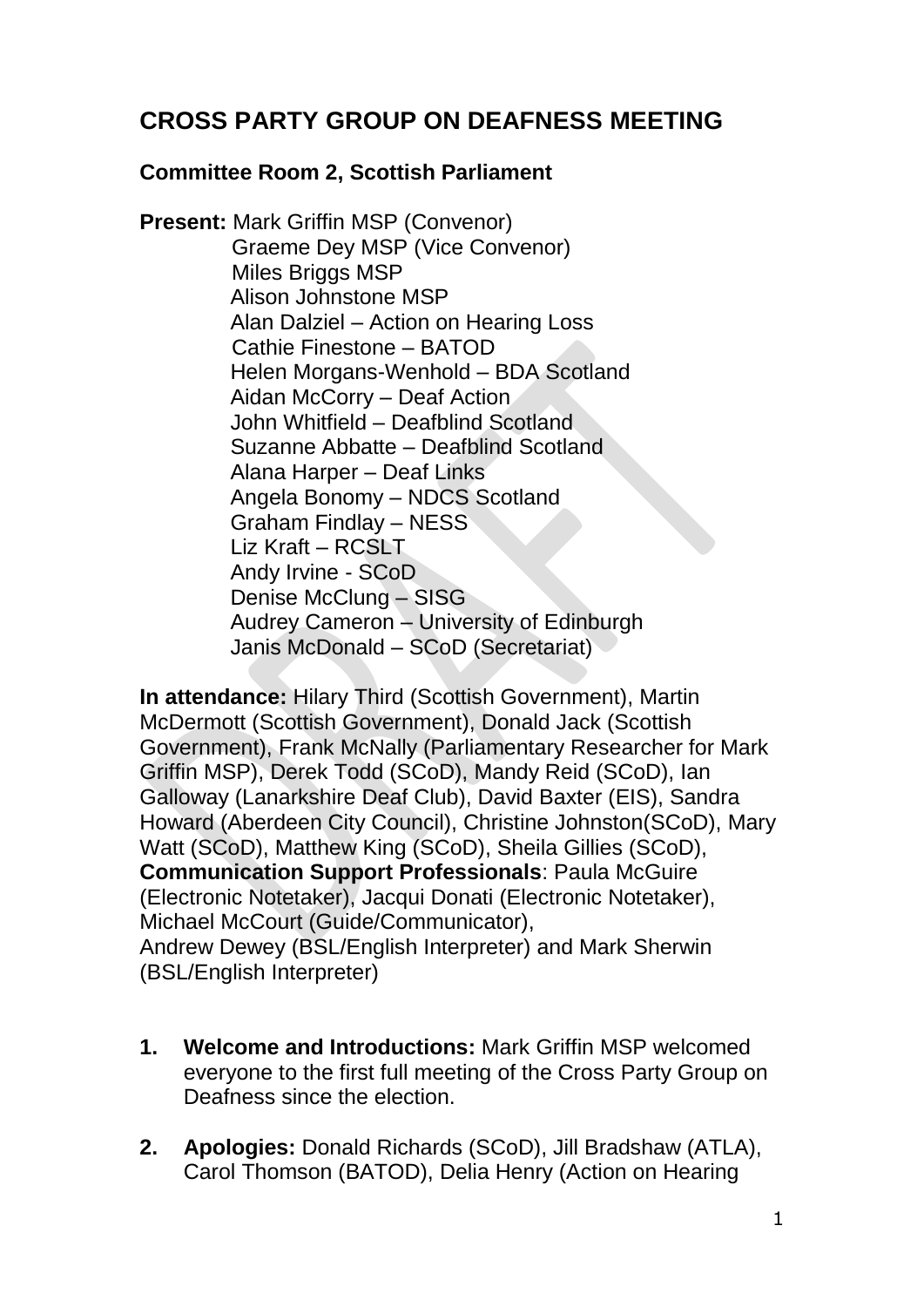Loss), Carly Brownlie (SASLI), Sheila Mackenzie (Scottish Sensory Centre), Elizabeth Adam (Tayside Deaf Forum), Lindsay Foster (Signature), Hearing Link, Donaldsons' School, Heriot-Watt University, and Dumfries and Galloway Hard of Hearing Group.

- **3. Minutes of the re-registering meeting:** proposed-Mark Griffin MSP; seconded- Graeme Dey MSP. Accepted as an accurate record.
- **4. New members – SISG were welcomed**: Denise McClung gave some brief background to [SISG](http://www.sisg.co.uk/) and what services they provide across Ayrshire and Arran.
- **5. BSL (Scotland) Act update:** Hilary Third from the Scottish Government Equality Unit spoke to this item and gave an update on the BSL National Advisory Group and progress on the first BSL National Plan. The National Advisory Group is in place; it has met 4 times and will meet again on 31st January 2017 to agree the actions it wants to recommend to the Minister to be included in the first BSL National Plan. The draft plan will be published in BSL and English and go out for consultation in March 2017. It needs to be published by 22nd October 2017.

Working with the National Advisory Group has been an exciting project. The Scottish Government made a commitment that they wanted the group to be comprised of a majority of BSL users. The group is made of 20 people: 11 are BSL representatives; 9 are public bodies, covered by the National Plan or public bodies that need to produce their own plan by 2018. In the group of BSL reps, 5 people are Deaf and 1 is a hearing parent of a deaf child; 2 are Deafblind, 1 uses visual frame interpreting, the other uses hands on BSL; and 3 are under 18 years of age. They all applied to be representatives of their communities. There are no deaf organisations represented; their role is to support the participation of the Deaf individuals. The Scottish Government has invested £500,000 in the Deaf Sector Partnership, working with Scottish Government and the Voluntary Action Fund. The National Advisory Group is co-chaired by Sarah Davidson, Scottish Government's Director General for Communities.

The BSL National Plan lays out the long-term vision for promoting the use of BSL in Scotland. The aims and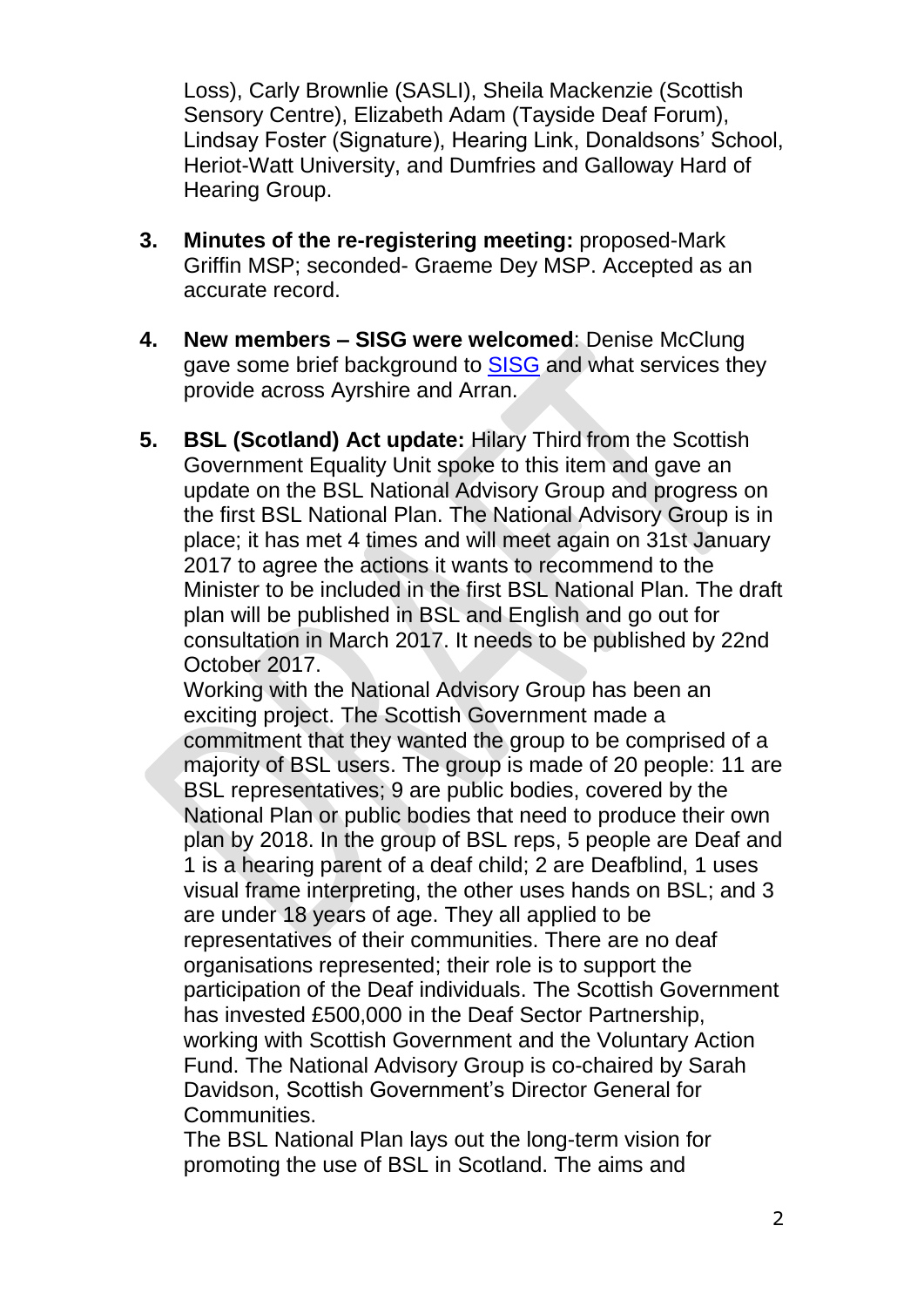ambitions will take time to achieve, but the process is starting with the actions that sit under these.

The National Advisory Group, in drafting the BSL National Plan, has made recommendations to the Minister, who has responsibility to sign off the BSL National Plan following the consultation. A progress report has to be laid before Parliament in 2021, halfway through the six year cycle of the plan.

Education is a priority in the BSL National Plan. Lessons have been learned from the Gaelic (Scotland) Act. The government is not going to carry out a BSL audit; it will be up to individual public bodies if they want to audit their deaf/BSL services.

**6. UNCRPD Disability Plan:** Hilary Third from the Scottish Government Equality Unit spoke to this item. The Disability Delivery Plan was published on the 2nd December, ahead of the International Day of People with Disability on Saturday 3rd December; there was a debate last week in the Chamber which was largely consensual.

The final plan is ambitious and will help achieve transformational change for Scotland's disabled people, including deaf people and Deaf BSL users. The plan sets out 5 long term ambitions and 93 actions that will be taken forward during the current parliamentary term. There is strong focus on employment, support services, health and social care, and there is a section around accessibility, culture and sport, rights and justice and active participation. The review of the UK Disability Delivery Plan will take place in March 2017; the UN will review it in Geneva in September 2017.

**7. Social Security in Scotland Update**: Martin McDermott from the Scottish Government Social Security Agency Implementation Division spoke to this item. The slides will be shared with members after the meeting. The UK Government will transfer a number of powers to the Scottish Government as a result of the Smith Commission and the Scotland Act from 2016. The Scottish Government has taken forward changes to Social Security in Scotland. They published in March this year their Vision paper on Social Security in Scotland - A New Future for Social Security in Scotland. Reserved benefits are Universal Credit, which replaces job seekers allowance, the pension system, contributory employment support allowance, child benefit and maternity and paternity pay. Devolved benefits are DLA, PIP,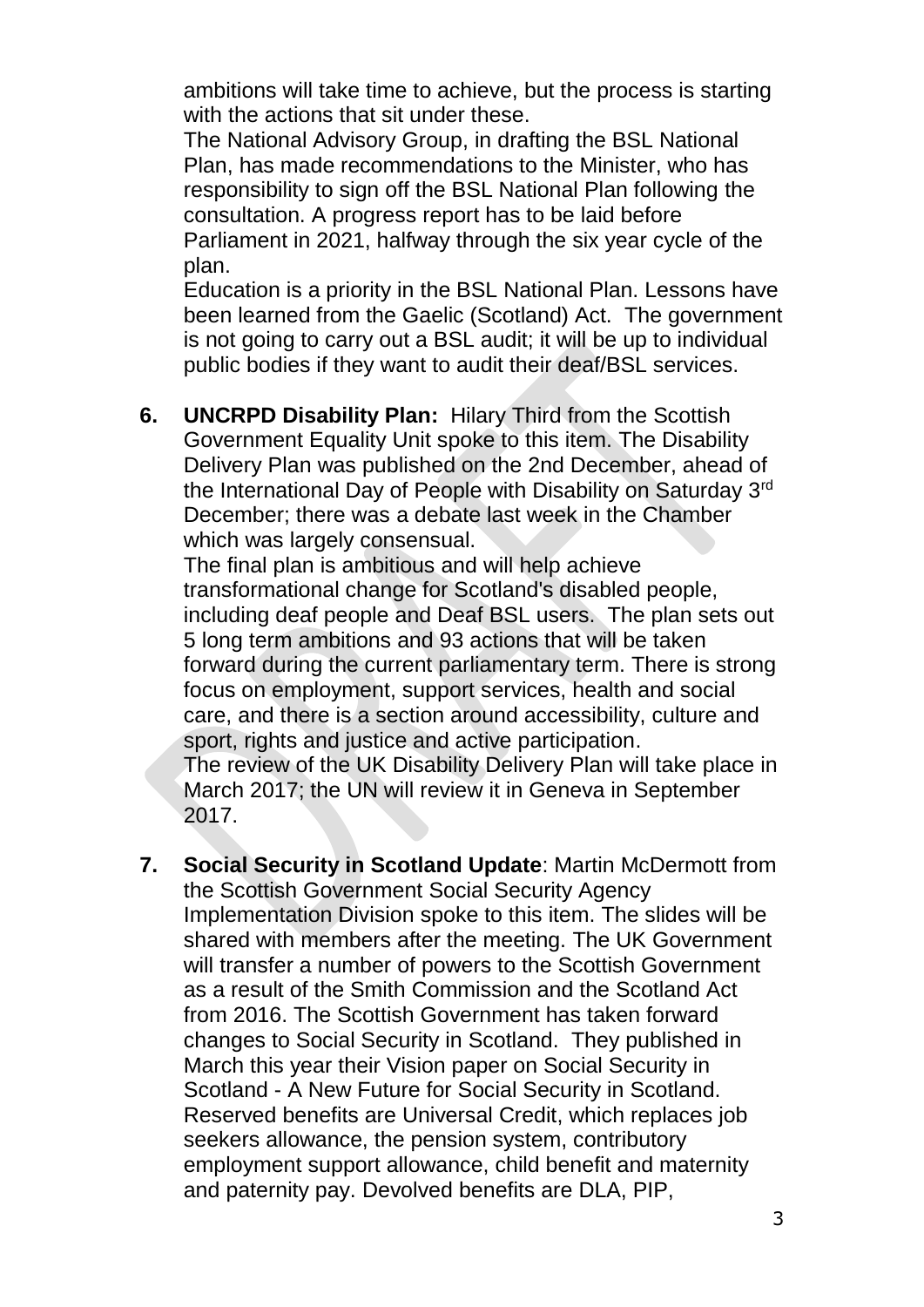Attendance Allowance, Severe Disablement Allowance, Industrial Injuries Disablement Benefit, Carers Allowance, Sure Start Maternity Grants, Funeral Payments, Cold Weather Payments, and Discretionary Housing Payments. What that means is of the £18 billion spent in Scotland by the UK Government, £2.7 billion or 15% is transferred to the Scottish Government. Martin gave the timetable for the Scottish Social Security Bill to be laid before Parliament – by the start of the summer recess in 2017. Ministers have made a number of commitments to changes to the current system. There are 5 principles that underpin the vision that:

- Social Security is an investment in the people of Scotland
- Respect of the dignity of individuals is at the heart of everything we do.
- Our processes will be an evidence based system and designed with the people of Scotland.
- We will strive for continuous improvement in all our policies, processes and systems, putting the user experience first.
- We will demonstrate that out services are efficient and value for money.

The Scottish Government had 120 consultation events across Scotland in all 32 local authority areas and in addition, had 500 written responses submitted.

It has not yet been decided what the Social Security system in Scotland will look like – there are six proposals on the table. A decision will be taken early next year on this. Then the Scottish Government will set up the Experience Panels with 2,500 members with lived experience of the devolved benefits. Deaf people will have the chance to apply to join a panel. Beyond the consultation, the Scottish Government will put in regulations and will develop and publish guidance, start up a social security agency and then will have a devolved Social Security system.

The Scottish Government, the UK Government and the DWP are looking at ways to minimise any problems that could arise between the Scottish system and that used for reserved benefits. It should be as easy as possible for claimants to be in both systems. Any changes in payments also need to benefit claimants not put them at a disadvantage or cost them money. It will take about five years to get the Scottish system